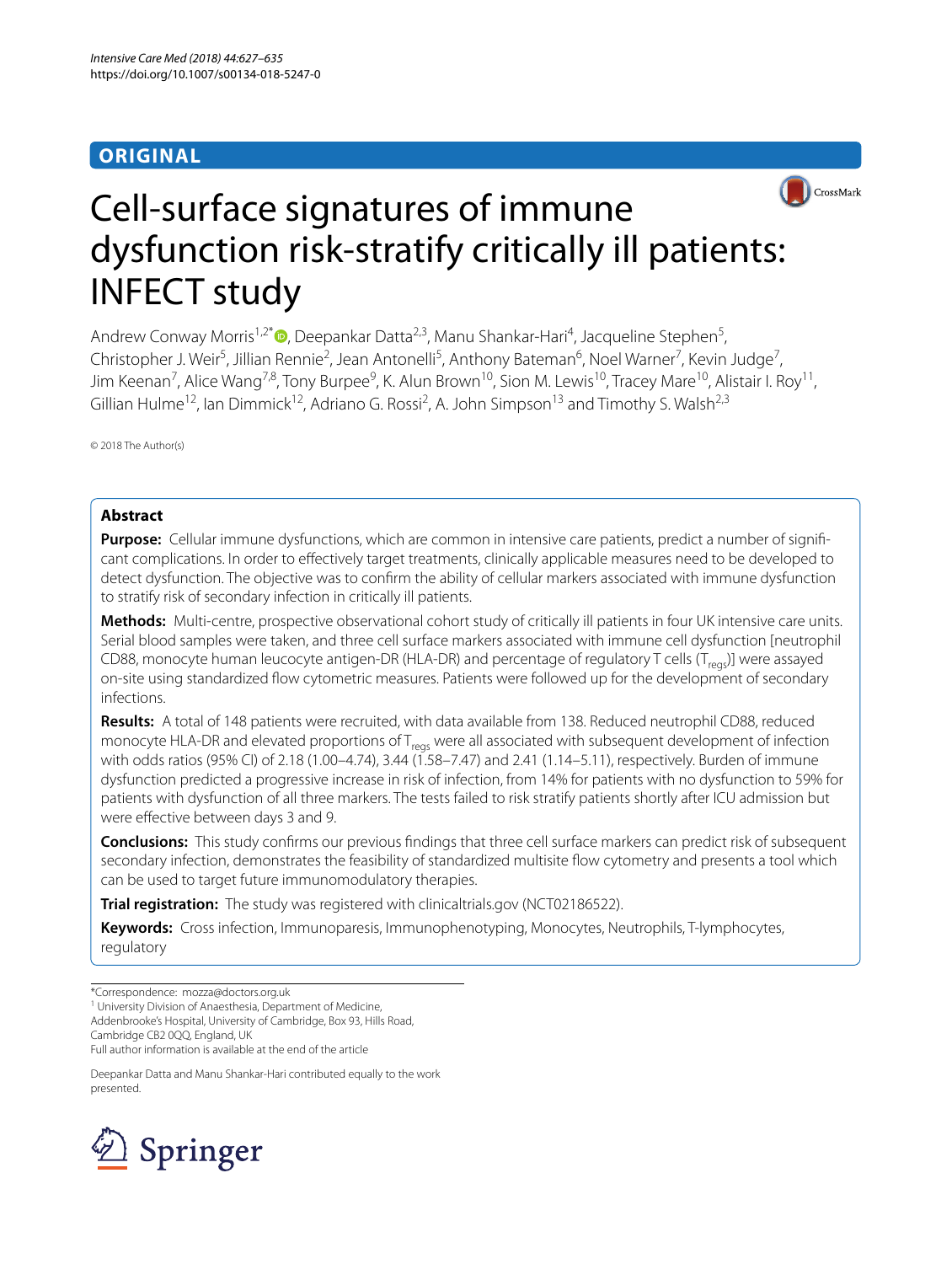## **Introduction**

Critical illness occurs when a sterile [[1,](#page-7-0) [2\]](#page-7-1) or infective [\[3](#page-7-2)] insult leads to organ dysfunction [[4](#page-7-3)]. A hallmark of critical illness is systemic infammation and immune-mediated organ damage [[5](#page-7-4)]. However it is increasingly clear that this immune activation is accompanied by an equally pronounced immunodepression [\[6](#page-7-5)], and that a persistence of this immune duality is associated with a complicated intensive care unit (ICU) course [\[7](#page-7-6)]. If efective treatments for this complex state of immune dysfunction are to be developed, we need to identify clinical and laboratory markers for it.

A signifcant complication in intensive care is the development of nosocomial infection, which occurs in  $20-40%$  of patients  $[8]$  $[8]$ . The development of such infections is relevant to patients and the healthcare system, as they are associated with increased morbidity, mortality, prolonged need for organ support, and greater overall illness costs [\[8\]](#page-7-7). ICU-acquired infections are also a major driver of antibiotic use, which contributes to increased antimicrobial resistance and the risk of drug toxicity [\[9](#page-7-8)]. We, and others, have previously demonstrated a strong association between immune dysfunction and the subsequent development of nosocomial infection [[1,](#page-7-0) [3](#page-7-2)].

We previously published the fndings of a singlecentre study examining three markers associated with immune dysfunction [\[3](#page-7-2)], namely neutrophil CD88 (as a marker of C5a-mediated neutrophil dysfunction [\[10](#page-7-9), [11\]](#page-7-10)), monocyte human leucocyte antigen-DR (HLA-DR) (as a marker of monocyte deactivation [\[12](#page-7-11), [13](#page-7-12)]) and the proportion of regulatory T cells ( $T_{\text{regs}}$ , associated with an increased risk of secondary infection  $[14]$  $[14]$ ). These three markers independently, and additively, predicted the subsequent development of nosocomial infection [\[3](#page-7-2)].

The results of single-centre studies can be hard to replicate, but development of clinically useable measures of immune function to guide trials of immunomodulatory therapy in critical illness [\[15\]](#page-7-14) requires accurate, reproducible immunophenotyping tools. The aim of the ImmuNe FailurE in Critical Therapy study was to confirm our previously identifed markers associated with immune dysfunction, and their ability to identify risk of subsequent nosocomial infection in a multicentre study, using standardized flow cytometry. Some of the results of these studies have been previously reported in the form of an abstract [[16](#page-7-15)].

## <span id="page-1-0"></span>**Methods**

The study protocol has been published  $[17]$  $[17]$ . The study was approved by National Health Service Research Ethics Committees and was performed in accordance with the ethical standards laid down in the 1964 Declaration of Helsinki and its later amendments.

#### **Take home message**

ΓÇÿSecondary infections are a major concern in intensive care and have been convincingly associated with immune dysfunction occurring as a result of critical illnesses. Effective targeting of immunomodulatory therapies requires the ability to identify patients who are at risk, and this study presents three immune cell markers which additively predict the risk of subsequent secondary infectionΓÇÖ

## **Setting and participants**

Patients were recruited from the four participating ICUs, based in the UK. Details of the recruiting units are shown in the supplemental section (Table S1). Inclusion criteria were adult patients admitted to ICU and receiving either invasive mechanical ventilation or two or more other organ systems support, who were predicted to remain in ICU for at least 48 h [[17](#page-7-16)]. Written, informed assent was obtained from the nearest relative or personal consultee, and retrospective consent was sought from all patients who regained capacity. A full list of exclusion criteria is in the supplemental section.

#### **Sampling schedule**

Tripotassium ethylenediaminetetraacetate (K3-EDTA) anticoagulated blood samples were taken on the day of study enrolment, and then at 2-day intervals until day 12 with patients being followed for determination of infection to day 16. Patients discharged to hospital wards remained in the study. Patients discharged home during the study period were followed up using hospital records to ascertain re-admission with infection.

## **Defnition of infection**

We used methods developed in our previous study to identify infection [\[3,](#page-7-2) [17\]](#page-7-16). Briefy, researchers blinded to the immune phenotyping data assessed patients for the development of infections which were defned using the Hospitals in Europe Link for Infection Control through Surveillance criteria [[18](#page-7-17)] (see supplemental methods). Suspected infections that did not meet the criteria for confrmed infection underwent independent, blinded review by two expert intensive care clinicians (see supplemental methods). The onset of infection was defined as the time the relevant microbiology sample was taken. Only the frst infection was defned as the outcome of interest.

## **Flow cytometric standardization and sample staining**

All sites used the same flow cytometry analyser, the FACS Canto II (BD Biosciences, San Jose, CA, USA), and antibodies from the same batch, using study standard operating procedures. Machines were standardized by monthly matching of target values using a common batch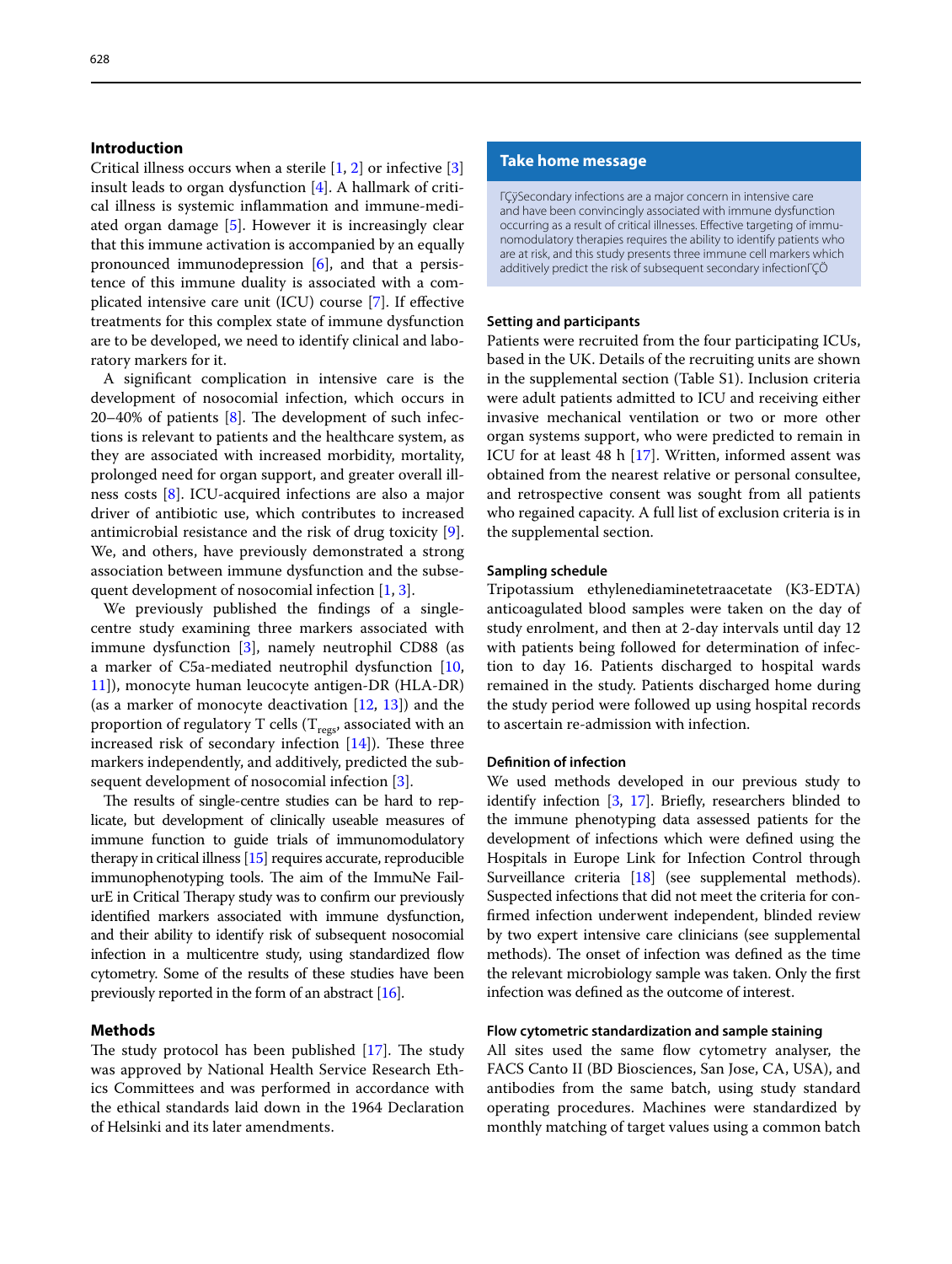of Cytometry Setup and Tracking (CS&T) beads (BDB), and daily internal quality control using the same common batch of CS&T beads. Details of the fuorophores and antibodies are reported in Table S2.

#### **Immunophenotyping measures**

The primary measures were those used in the published study [\[3](#page-7-2)], namely surface neutrophil CD88 (nCD88, as a marker associated with C5a-mediated neutrophil dysfunction [[10,](#page-7-9) [11](#page-7-10)]), monocyte HLA-DR (mHLA-DR, as a marker associated with monocyte deactivation [\[19\]](#page-7-18)) and the proportion of CD4 T cells expressing a regulatory phenotype  $(CD4^+/CD25^{++}/CD127^-$  T<sub>regs</sub>) [\[3,](#page-7-2) [20](#page-7-19)]. These were compared against simple enumeration of leucocyte populations and lymphocyte to neutrophil ratios which have previously been reported to be predictive of subsequent infection [[21](#page-8-0), [22\]](#page-8-1).

A study of the reliability and reproducibility of the measures of cell surface markers was conducted as set out in the published protocol [\[17\]](#page-7-16) (see supplemental section).

## **Defning cut‑of for'dysfunction'**

Changes in antibody clones, fluorophores and flow cytometers necessitated by the multicentre standardization process meant we were unable to directly compare the marker values from the current study and the previous study  $[3]$  $[3]$ . Therefore, we re-derived optimum cut-off values for cell-surface markers using receiver operating characteristic (ROC) curve analysis, defning 'dysfunction' and 'no dysfunction' using the same method [\[3](#page-7-2)]. Briefy, patients were categorized using values from the sample taken most proximally to the relevant clinical end-point (death, infection or discharge without infection). For patients who acquired an infection, the sample used was the one taken closest to but preceding the 48-h time point before the infection. This was chosen to identify markers that changed prior to infection developing.

#### **Statistical analysis**

Statistical analysis followed the statistical analysis plan that was fnalized prior to database lock (see supplemental section). The sample size calculation is set out in the protocol paper [[17\]](#page-7-16). Assuming a 35% nosocomial infection rate [[3\]](#page-7-2), to estimate a 50% positive predictive value with 95% confdence interval width of 39–61% would require 200 patients. Optimum cut-ofs were defned by constructing ROC curves comparing values from samples 48 h before an infection with samples from patients who did not develop infection, using Youden's index [\[23](#page-8-2)]. Post hoc analyses to adjust for clinical and demographic predictors of infection were undertaken; these were not prespecifed in the analysis plan but were included in response to independent review.

In a pre-planned evaluation of the clinical potential for these markers to alter decision-making [\[17](#page-7-16)], we examined the ability of the immune dysfunction measurements to predict subsequent infection, ICU length of stay and duration of organ support. We used the optimum cut-ofs from ROC analysis and calculated their predictive ability when measured at baseline, and days 2–4, 6–8 and 10–12 post study enrolment. We chose these time points as clinically relevant times at which the immune phenotyping might be undertaken and operationalised in routine care. We modelled predictive performance with a two-step process: frst, using the best-performing test (monocyte HLA-DR) to select patients with low HLA-DR; and second, then classifying patients with either low neutrophil CD88 or elevated  $T_{\text{regs}}$  (or both) as 'highest risk'.

## **Results**

#### **Recruitment and development of infection**

We recruited 148 patients. Time and budgetary restraints limited recruitment of the predefned numbers. Supplemental Fig. S1 shows the recruitment diagram. A total of 138 patients were available for analysis. Patients were enrolled a median 1.5 days (IQR 0.7–2 days) after admission to ICU. Demographic and clinical data are shown in Table [1](#page-3-0).

In total 51 (37%) patients developed secondary infections after study entry; 34 (67%) met the criteria for confrmed infection whilst 17 (33%) were deemed "highly likely" on expert review. Infection sites, organisms and relationship to primary infection are summarised in supplemental Table S3. Infection occurred a median 7 days (IQR 3–11) after ICU admission. In nine patients, infection developed within 48 h of study entry; these patients were excluded from the ROC analysis, but included in a sensitivity analysis.

## **Association of markers of immune dysfunction with subsequent infection**

The three tests all demonstrated high intra- and interrater reliability (see supplemental results section).

Reduced nCD88, reduced mHLA-DR and elevated proportions of  $T_{\text{regs}}$  were all associated with subsequent development of infection when applying optimal ROC cut-ofs (Table [2\)](#page-3-1); odds ratios (95% CI) were 2.18 (1.00– 4.74), 3.44 (1.58–7.47) and 2.41 (1.14–5.11), respectively. Area under the ROC curve for each marker is reported in the supplemental section (Table S4). None of the clinical or demographic variables were signifcant independent predictors of subsequent infection. Adjustment for potential confounding by these variables did not result in signifcant changes to the unadjusted odds ratios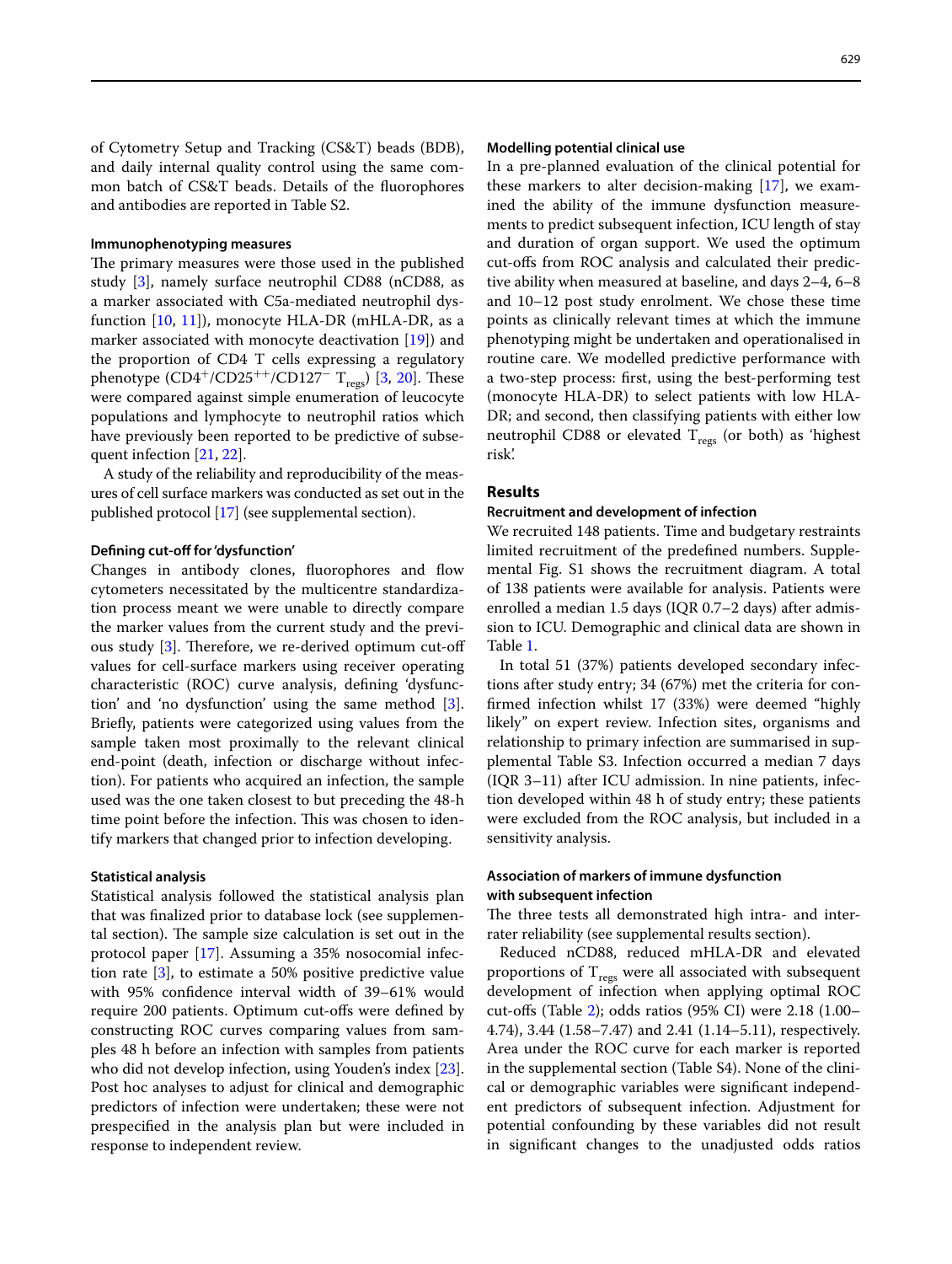| <b>Parameter</b>                                                                | Infection (51)       | No infection (87)    |
|---------------------------------------------------------------------------------|----------------------|----------------------|
| Age (years), median (IQR)                                                       | 66 (48-74)           | $65(53 - 74)$        |
| Male gender, n (%)                                                              | 32 (63%)             | 55 (63%)             |
| Mean (SD) functional co-morbidity index score                                   | 2.0(2.2)             | 1.8(1.6)             |
| Smoking status                                                                  |                      |                      |
| Current                                                                         | 15 (29%)             | 21 (24%)             |
| Ex-smoker                                                                       | 11 (22%)             | 19 (22%)             |
| Non-smoker                                                                      | 18 (35%)             | 27 (31%)             |
| Unknown                                                                         | 7(14%)               | 20 (23%)             |
| Admission reason (some patients fall into both 'sepsis' and one other category) |                      |                      |
| Sepsis                                                                          | 15 (29%)             | 40 (46%)             |
| Surgery                                                                         | 16 (31%)             | 16 (18%)             |
| Trauma                                                                          | 5 (10%)              | 2(2%)                |
| Other                                                                           | 19 (37%)             | 39 (45%)             |
| APACHE II score, mean (SD)                                                      | 14.6(6.7)            | 15.4(6.3)            |
| SOFA score, mean (SD)                                                           | 4.8(2.5)             | 5.5(3.1)             |
| Admission white cell count/mm <sup>3</sup> , median (IQR)                       | 12,900 (9100-16,800) | 11,950 (7900-14,250) |
| Admission neutrophil count/mm <sup>3</sup> , median (IQR)                       | 10,360 (7000-14,140) | 9200 (7000-12,200)   |
| Admission lymphocyte count/mm <sup>3</sup> , median (IQR)                       | 1140 (750-1780)      | 1000 (620-1500)      |
| Arterial line                                                                   | 51 (100%)            | 87 (100%)            |
| <b>CVC</b>                                                                      | 48 (94%)             | 78 (89%)             |
| Endotracheal tube                                                               | 51 (100%)            | 86 (99%)             |
| Enteral/parenteral nutrition                                                    | 47 (93%)/9 (18%)     | 82 (94%)/8 (9%)      |
| Urinary catheter                                                                | 51 (100%)            | 85 (98%)             |
| Corticosteroids (<400 mg hydrocortisone-equivalent/24 h)                        | 18 (35%)             | 37 (43%)             |
| Stress ulcer prophylaxis                                                        | 49 (96%)             | 80 (92%)             |
| Antibiotics in 72 h prior and/or within 24 h of ICU admission                   | 41 (80%)             | 79 (91%)             |
| ICU length of stay in days, median (IQR)                                        | $15(10-24)$          | $7(5-14)$            |
| Mortality                                                                       |                      |                      |
| ICU                                                                             | 7(14%)               | 20 (23%)             |
| Hospital                                                                        | 18 (35%)             | 26 (30%)             |
| Infection related                                                               | 12 (67%)             | 10 (39%)             |

## <span id="page-3-0"></span>**Table 1 Clinical and demographic features of patients who did and did not develop secondary infection following admission to intensive care**

*IQR* interquartile range, *SD* standard deviation, *APACHE* acute physiology and chronic health evaluation, *SOFA* sequential organ failure assessment, *CVC* central venous catheter

## <span id="page-3-1"></span>**Table 2 Predictive performance of markers at the optimal cut-ofs defned by ROC analysis**

| Marker                                           | Cut-off | Spec                | Sens                | <b>NPV</b>          | <b>PPV</b>          | OR                  |
|--------------------------------------------------|---------|---------------------|---------------------|---------------------|---------------------|---------------------|
| CD88                                             | < 9609  | $0.49(0.39 - 0.60)$ | $0.69(0.53 - 0.82)$ | $0.77(0.64 - 0.87)$ | $0.39(0.29 - 0.52)$ | 2.18 (1.00-4.74)    |
| Monocyte HLA-DR                                  | < 2009  | $0.63(0.52 - 0.73)$ | $0.67(0.51 - 0.8)$  | $0.80(0.68 - 0.88)$ | $0.47(0.34 - 0.60)$ | $3.44(1.58 - 7.47)$ |
| $T_{\text{regs}}$ as % of CD4 cells $\geq$ 12.12 |         | $0.64(0.53 - 0.74)$ | $0.57(0.41 - 0.72)$ | $0.76(0.64 - 0.85)$ | $0.44(0.30 - 0.58)$ | $2.41(1.14 - 5.11)$ |

Numbers are point estimate (95% CI). CD88 and monocyte HLA-DR are expressed in arbitrary fuorescence units

*Spec* specifcity, *Sens* sensitivity, *NPV* negative predictive value, *PPV* positive predictive value, *OR* odds ratio

(Table S5). Values plotted for each marker dichotomised by group (did versus did not develop infection) on the different days before infection events occurred showed that changes in CD88 and HLA-DR tended to occur 2–3 days prior to the events (supplemental results Fig. S2a, b).

## **Marker performance in survival analysis**

In survival analysis, all three measures showed a signifcant association with the hazard of infection (Fig. [1](#page-4-0)a–c). As for the odds ratios, adjustment for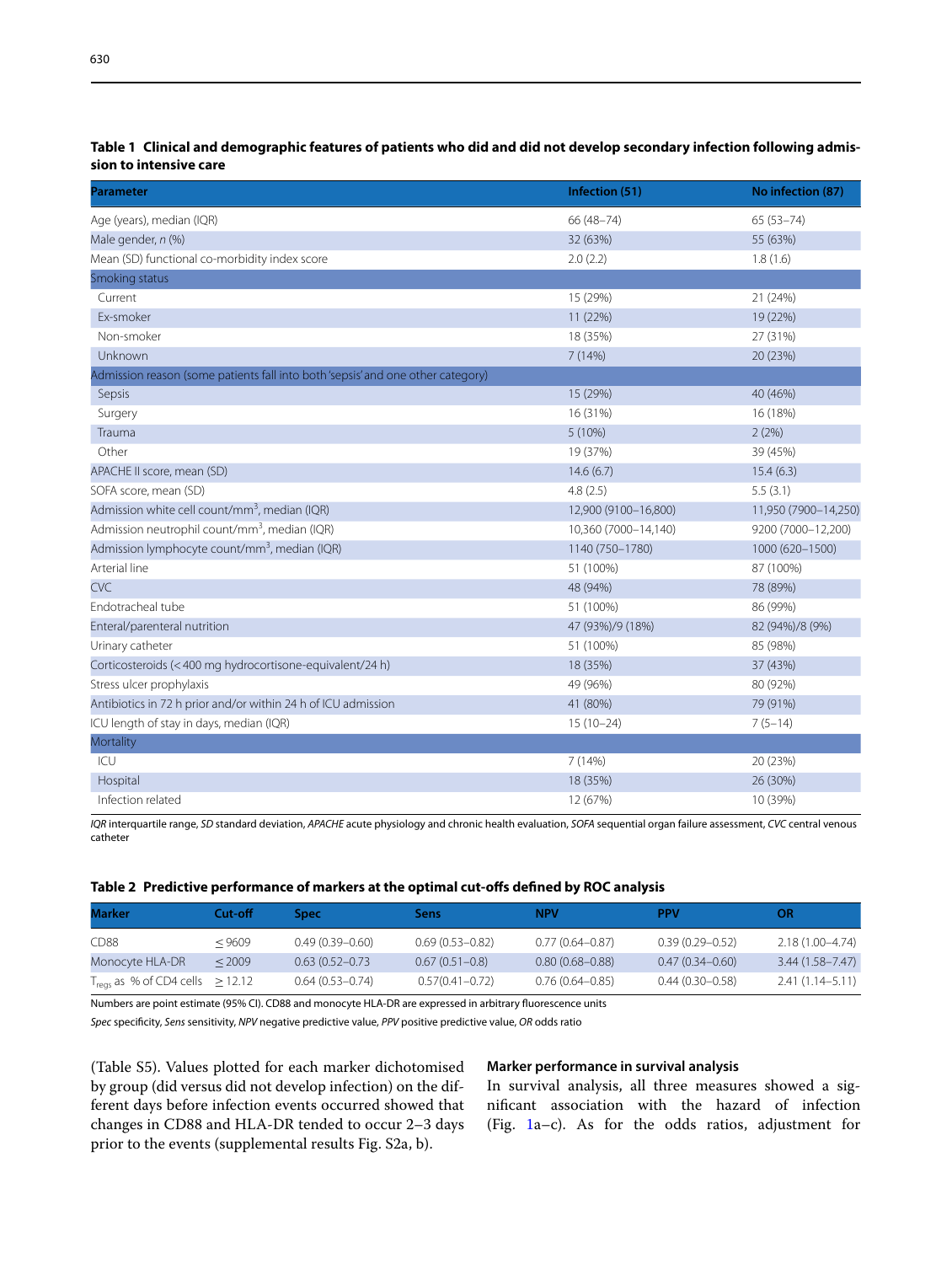

<span id="page-4-0"></span>tive combination of markers *p* value by log-rank test (panels **a**–**c**) and log-rank test for trend (panel **d**). Hazard ratios for combined markers are shown in Table [3](#page-5-0)

clinical/demographic variables did not result in signifcant changes to the hazard ratios (see Table S5).

Baseline marker values did not predict subsequent infection, with or without adjustment for clinical variables (supplemental Table S6).

#### **Additional and sensitivity analyses**

Sensitivity analyses that included patients who developed secondary infection within the 48-h window of frst blood sampling are shown in the supplement (Table S7). The relationships between the markers and other clinical outcomes, namely length of stay, days alive and free of organ support, and SOFA scores are shown in the supplement (Tables S8, S9).

We found no predictive value for total leucocyte or differential counts (supplemental Table S10).

## **Marker combinations for predicting subsequent infection**

Using the best cut-ofs derived from the ROC analysis for each of the three biomarkers, we assigned each 'dysfunction' a score of 1 (no dysfunction scored 0). The number of dysfunctions was summed to give a cumulative total (range 0–3). With this approach, an increase in the number of immune dysfunctions was associated with a progressive increase in the risk of subsequent infection (Table [3,](#page-5-0) Fig. [1d](#page-4-0)). When the combined markers were used, the area under ROC curve (AUC ROC) was 0.72 (95% CI 0.62–0.81); this was larger than each individual biomarker AUC (range 0.57–0.64; Table S4). Adjustment for potential clinical confounders did not signifcantly alter this relationship (Table S11).

#### **Modelling of clinical use**

The modelling of potential clinical use of these tests, which would most likely be to guide immunomodulatory therapy, aimed to dichotomise patients into particularly 'low' risk (unlikely to beneft from immunomodulation) and 'high' risk (immunomodulation potentially could modify risk) for subsequent infection.

When the clinical modelling strategy set out in the ["Methods"](#page-1-0) was used, the sample taken at study baseline demonstrated no signifcant ability to predict subsequent infection (see Table [4,](#page-6-0) Figure S3a), similar to the analysis of single markers at baseline (Table S6). In sensitivity analyses that selected higher sensitivity thresholds for 'low' monocyte HLA-DR, there was no improvement in the predictive ability of the test at baseline (data not shown).

In contrast, the sample taken between study days 2 and 4 had potentially useful discriminant value for patients at low and high risk of subsequent secondary infection (see Table [4](#page-6-0), Fig. S3b). 'High-risk' patients also had lower infection-free survival on survival analysis [HR 2.8 (95% CI 1.4–5.7)  $p = 0.005$  by log-rank test], and significantly longer ICU length of stay and duration of organ support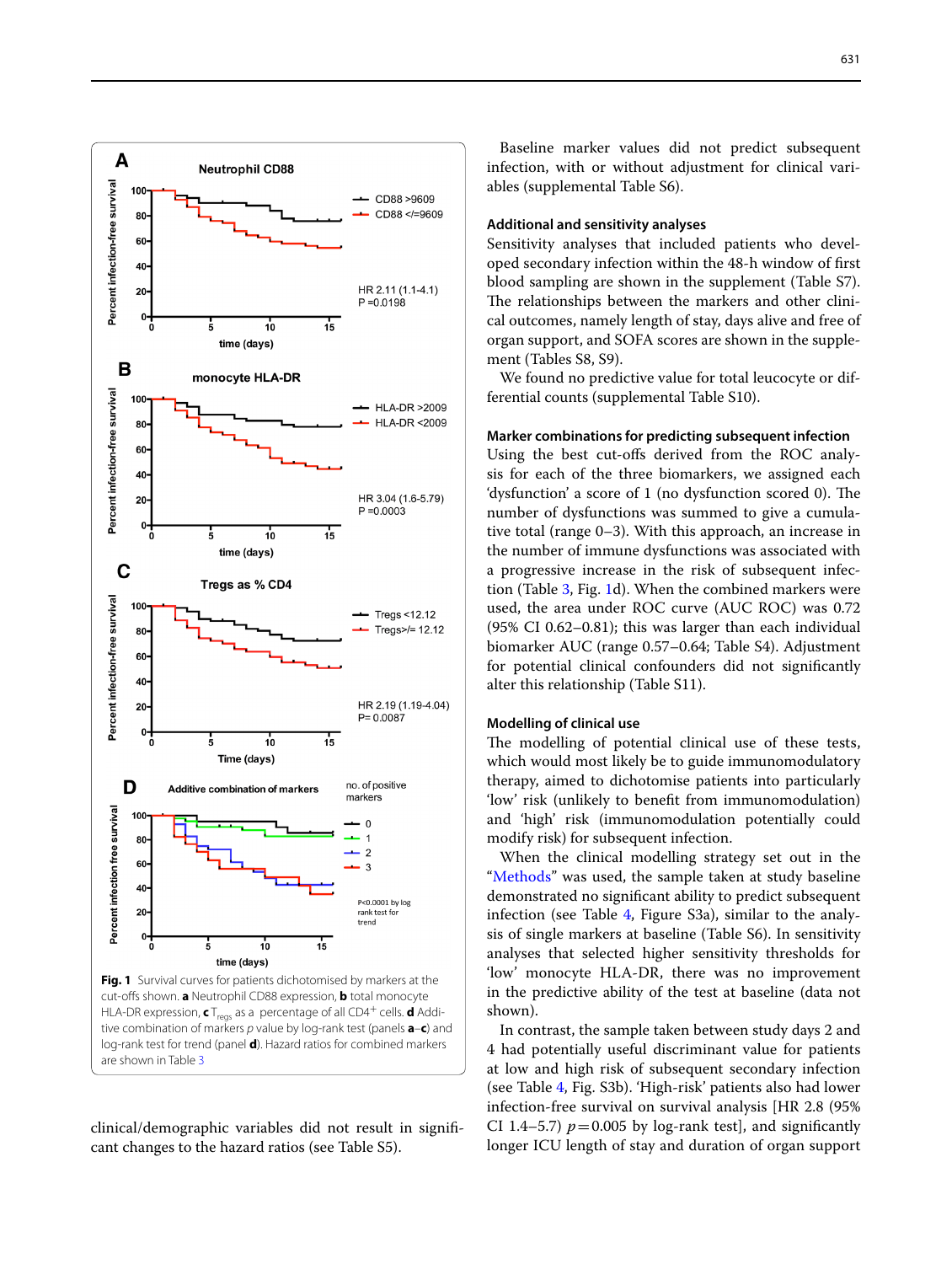632

| Number of dysfunctions n lnfections 95% CI for proportion OR (95% CI) Adjusted OR |    |          |                      |                   |                                                    | <b>HR</b>           | <b>Adjusted HR</b>   |
|-----------------------------------------------------------------------------------|----|----------|----------------------|-------------------|----------------------------------------------------|---------------------|----------------------|
| $\Omega$                                                                          | 21 |          | $3(14\%)$ $(5-35\%)$ | Indicator         | Indicator                                          | Indicator           | Indicator            |
|                                                                                   | 45 | 7 (16%)  | $(8-29%)$            | $1.1(0.25 - 4.7)$ | $1.00(0.22 - 4.41)$                                | $1.53(0.41 - 5.64)$ | $1.20(0.30 - 4.49)$  |
|                                                                                   | 46 |          | 22 (48%) (34–62%)    |                   | $5.5(1.4-21.3)$ $5.10(1.30-19.99)$                 | 6.04 (1.83–20.00)   | 5.19 (1.55-17.42)    |
| $\overline{3}$                                                                    |    | 10 (59%) | $(36 - 78%)$         |                   | 8.5 (1.8-40.7) 8.31 (1.70-40.71) 6.00 (1.65-21.90) |                     | $6.62(1.81 - 24.21)$ |

<span id="page-5-0"></span>**Table 3 Predictive performance of additive combination of the three markers**

Analysis of odds ratio (OR) by logistic regression and hazard ratios (HR) from Cox proportional hazards model. Adjusted analysis reports results adjusted for SOFA score, comorbidity and use of steroids

(Table [4\)](#page-6-0). This predictive ability was also found at days 6–8. A similar, but non-statistically signifcant, pattern was also found at days 10–12 (Table [4](#page-6-0)). Adjustment for potential clinical confounders did not signifcantly alter the predictive ability of these markers at any of the time points examined (Table S12). Selecting higher sensitivity thresholds for 'low' monocyte HLA-DR increased the overall sensitivity of the test but this occurred at the expense of specificity (data not shown).

In a hypothetical model of enriching a trial population with 'high-risk' patients for an immunomodulatory intervention, we found the numbers of patients needed to treat (and consequently the size of any trial) could likely be substantially reduced using this precision-medicine approach (see Tables S13, S14, supplemental section). For example, if this strategy was used to enrol high-risk patients based on a test carried out on ICU day 3–5 post admission, a 30% relative risk reduction in subsequent infection (80% power) could be detected with a sample size of 436, compared to 806 if 'all comers' were included.

## **Discussion**

This is the first report of multicentre, multiparametric immunophenotyping for the determination of immune dysfunction amongst critically ill adults and one of only two studies [[3\]](#page-7-2) to examine multiple markers over time. Through this study we have confirmed the role of three markers associated with leucocyte dysfunction in predicting the development of nosocomial infection. Although each marker alone had relatively modest predictive ability, in combination they had stronger association with the risk of infection. These results are strikingly similar to our previous fndings providing confrmatory evidence [\[3](#page-7-2)].

The demographic and clinical data (Table  $1$ ) demonstrate that the patients were broadly similar at the time of study enrolment regardless of whether they subsequently develop an infection, and had similar severity of illness scores and requirement for organ support on ICU admission. Adjustment for these factors did not alter the predictive ability of the cell-surface markers (see Tables S5, S11-12). These findings contrast with other studies which found that age and illness severity are strong

predictors of subsequent nosocomial infection  $[24]$  $[24]$ . This discrepancy may be explained by diferences between the cohorts of patients recruited. We deliberately recruited a group of patients who were already at high risk of secondary infection, confrmed by the 37% incidence observed. The markers we present have also been associated with severity of illness [\[25](#page-8-4)[–27](#page-8-5)], and therefore their use will already encode similar information to that contained in severity scores. We contend that in the severely ill patient cohort we studied, clinical and demographic features are unlikely to reliably discriminate risk of subsequent infection.

We found that measuring immune dysfunction with the baseline sample (taken a median 1.5 days after ICU admission) shows poor predictive ability for subsequent infections. By contrast, samples taken between study days 2 and 8 (median 3–9 days after ICU admission) had better predictive ability for subsequent infections, and were also associated with longer ICU stay and greater need for organ support. The median time to infection from a positive test on the day 2–4 sample was 5 days, which appears a plausible interval in which an immunostimulatory therapy could work  $[28]$  $[28]$ . Using this approach would allow targeting of immunomodulatory therapies to patients who might have greatest risk–beneft balance from these therapies especially through reduction in secondary infections. This might also translate into reduced length of stay and infection-associated morbidity and mortality  $[28]$  $[28]$ . The impact of nosocomial infection on mortality is relatively limited [[24\]](#page-8-3), but the costs of prolonged hospital stay and organ support are signifcant and could be signifcantly substantially impacted on by targeted immunotherapy. A precision medicine approach has greatest chance of cost-efectiveness given the potential high cost of these therapies.

It is interesting to note that patients who developed secondary infections demonstrated an impaired recovery in both monocyte HLA-DR and neutrophil CD88 relative to those who did not develop infections (Fig. S2), suggesting that persistence of dysfunction is an important risk factor for subsequent infection, similar to an association reported in trauma patients [[1\]](#page-7-0). Whether immunomodulatory therapies should be started at ICU admission and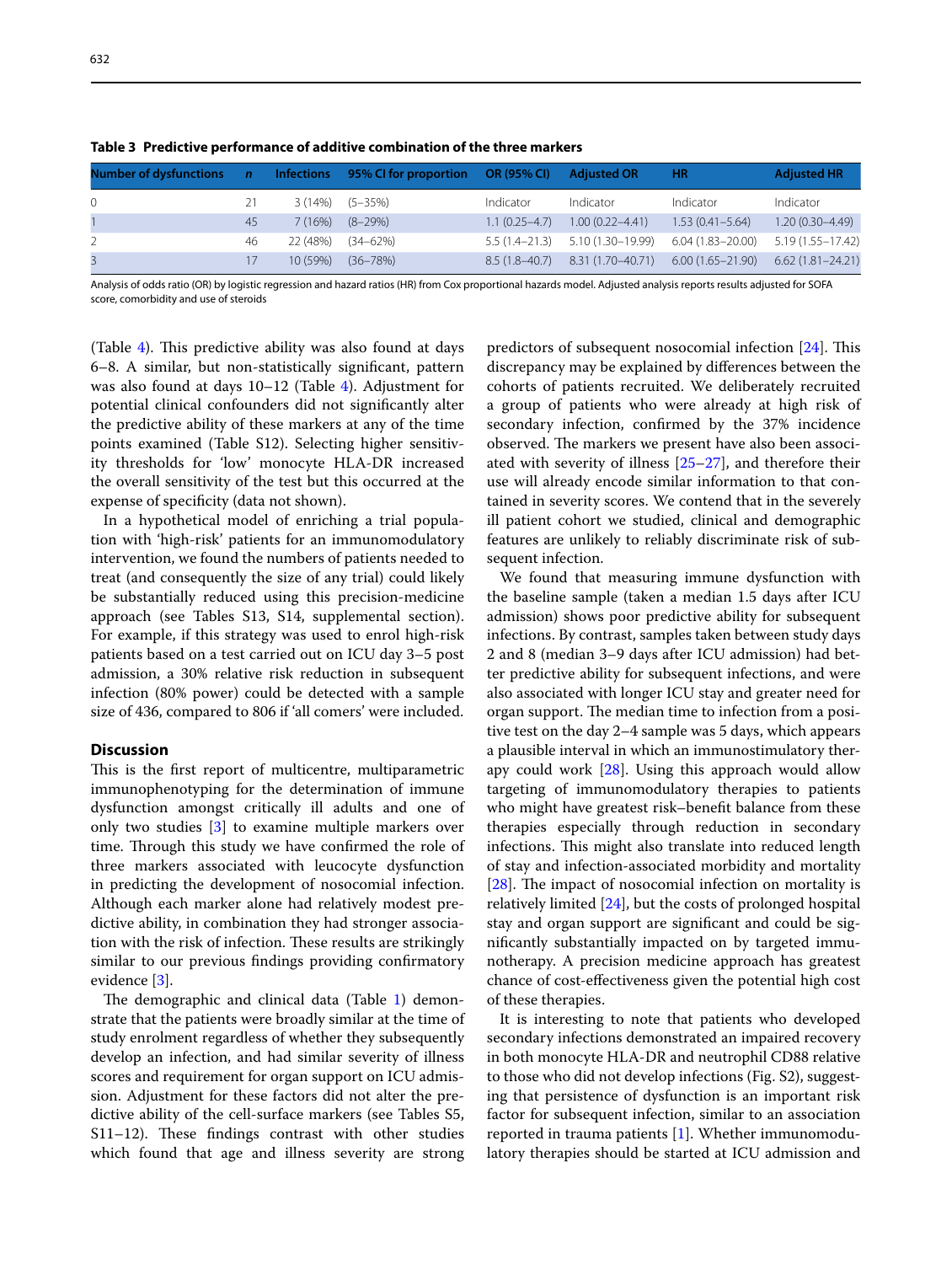<span id="page-6-0"></span>

|                     | Table 4 Dichotomisation of patients using the proposed test criteria, with proportions and hazard ratio for developing infection subsequent to the test |                                                                                 |                                                                                   |                                                                       |                                                                                                             |
|---------------------|---------------------------------------------------------------------------------------------------------------------------------------------------------|---------------------------------------------------------------------------------|-----------------------------------------------------------------------------------|-----------------------------------------------------------------------|-------------------------------------------------------------------------------------------------------------|
| Study day           | N of patients assigned to high<br>risk/low risk categories                                                                                              | N (%) infections (high risk/low<br>value by Fisher's exact<br>risk) p v<br>test | Hazard ratio for development<br>of infection (95% CI) p value<br>by log-rank test | Median (IQR) ICU LOS (high risk/ Median (IQR) study days alive<br>ney | low risk) p value by Mann-Whit- without organ support (high risk/<br>low risk) p value by Mann-Whit-<br>hey |
| 0 (enrolment) 65/71 |                                                                                                                                                         | 26 (40%)<br>25 (35%)                                                            | $1.18(0.67 - 2.1)$                                                                | $12(8-18)$<br>$12(6 - 20)$                                            | $6(0 - 11)$<br>$7(0-12)$                                                                                    |
|                     |                                                                                                                                                         | $\rho = 0.60$                                                                   | $p = 0.55$                                                                        | $p = 0.89$                                                            | $p = 0.86$                                                                                                  |
| $^{2-4}$            | 47/75                                                                                                                                                   | 20 (43%)                                                                        | 2.80 (1.40-5.70)                                                                  | $16(12-21)$                                                           | $(6 - 0)$ 5                                                                                                 |
|                     |                                                                                                                                                         | 14 (19%)                                                                        |                                                                                   | $11(7-18)$                                                            | $9(0 - 12)$                                                                                                 |
|                     |                                                                                                                                                         | $p = 0.007$                                                                     | $p = 0.005$                                                                       | $p = 0.008$                                                           | $p = 0.02$                                                                                                  |
| 89                  | 35/57                                                                                                                                                   | 14 (40%)                                                                        | 4.30 (1.70–10.20)                                                                 | $17(13-23)$                                                           | $(6 - 0)$ 5                                                                                                 |
|                     |                                                                                                                                                         | 7(12%)                                                                          |                                                                                   | $14(10-21)$                                                           | $8(0-11)$                                                                                                   |
|                     |                                                                                                                                                         | $p = 0.004$                                                                     | $p = 0.002$                                                                       | $p = 0.13$                                                            | $p = 0.12$                                                                                                  |
| $10 - 12$           | 21/38                                                                                                                                                   | 3 (14%)                                                                         | $2.10(0.40 - 11.80)$                                                              | $20(14-31)$                                                           | $0(0-7)$                                                                                                    |
|                     |                                                                                                                                                         | 3 (8%)                                                                          | $p = 0.40$                                                                        | $16(13-23)$                                                           | $6(0 - 10)$                                                                                                 |
|                     |                                                                                                                                                         | $p = 0.66$                                                                      |                                                                                   | $p = 0.07$                                                            | $p = 0.04$                                                                                                  |
|                     | ICU length of stay and duration of organ support-free study days is shown for patients by category at each time point                                   |                                                                                 |                                                                                   |                                                                       |                                                                                                             |

modifed at days 3–5, or not started until days 3–5 will need to be determined by future randomized controlled trials.

Our study has a number of strengths. By using com mon protocols and reagents, the same model of flow cytometry analyser and cross-site standardization, we have been able to obtain comparable results from geo graphically and clinically diverse units. We have also been able to explore a number of putative markers of immune dysfunction, validating two, which we had established previously alongside the benchmark monocyte HLA-DR.

We used rigorous criteria for the determination of infection, and expert consensus for those suspected infections that did not meet the criteria. Sensitivity analyses demonstrated considerable overlap in the 95% confdence intervals for the predictive performance of the markers, either when early  $\ll 48$  h after enrolment, Table S7) or only confrmed infections were included (data not shown).

The fields of immunophenotyping and critical illnessinduced immune dysfunction are relatively new, and as such there are no established benchmarks or levels for defning 'normal' and 'abnormal' measures. Although this study used development of infection to defne cut-ofs for immune dysfunction, further external validation of markers at these specifc cut-ofs is required. At present the assays need a high degree of machine standardiza tion and further work is required to extend their usabil ity to different flow cytometers or towards a near-patient test. The extension of the existing QuantiBRITE system (BD Biosciences, San Jose, CA) used for monocyte HLA-DR quantifcation to other fuorophores and other cell surface markers would be one potential solution to this issue.

Whilst the tests presented have relatively modest per formance against typical 'diagnostic' tests, they are not designed to diagnose secondary infection, but rather to stratify the risk of developing secondary infection. As such the markers show comparable performance to risk markers used in other acute illnesses, such as predictors of mortality in acute exacerbations of chronic obstructive pulmonary disease [\[29](#page-8-7)] or major cardiac events in unsta ble angina [\[30](#page-8-8)]. Monocyte HLA-DR is in current use for risk stratifcation in clinical trials (NCT02361528), and we demonstrate in this study that its predictive ability is signifcantly enhanced by the addition of the two addi tional markers. As we demonstrate in modelling poten tial use (Tables S13, 14), the use of these markers could substantially alter the conduct of trials of immunomodu latory therapies, thus increasing the likelihood of success ful trials and potentially increasing the cost-efectiveness of such novel therapies.

*LOS* length of stay, in days

SOI

length of stay, in days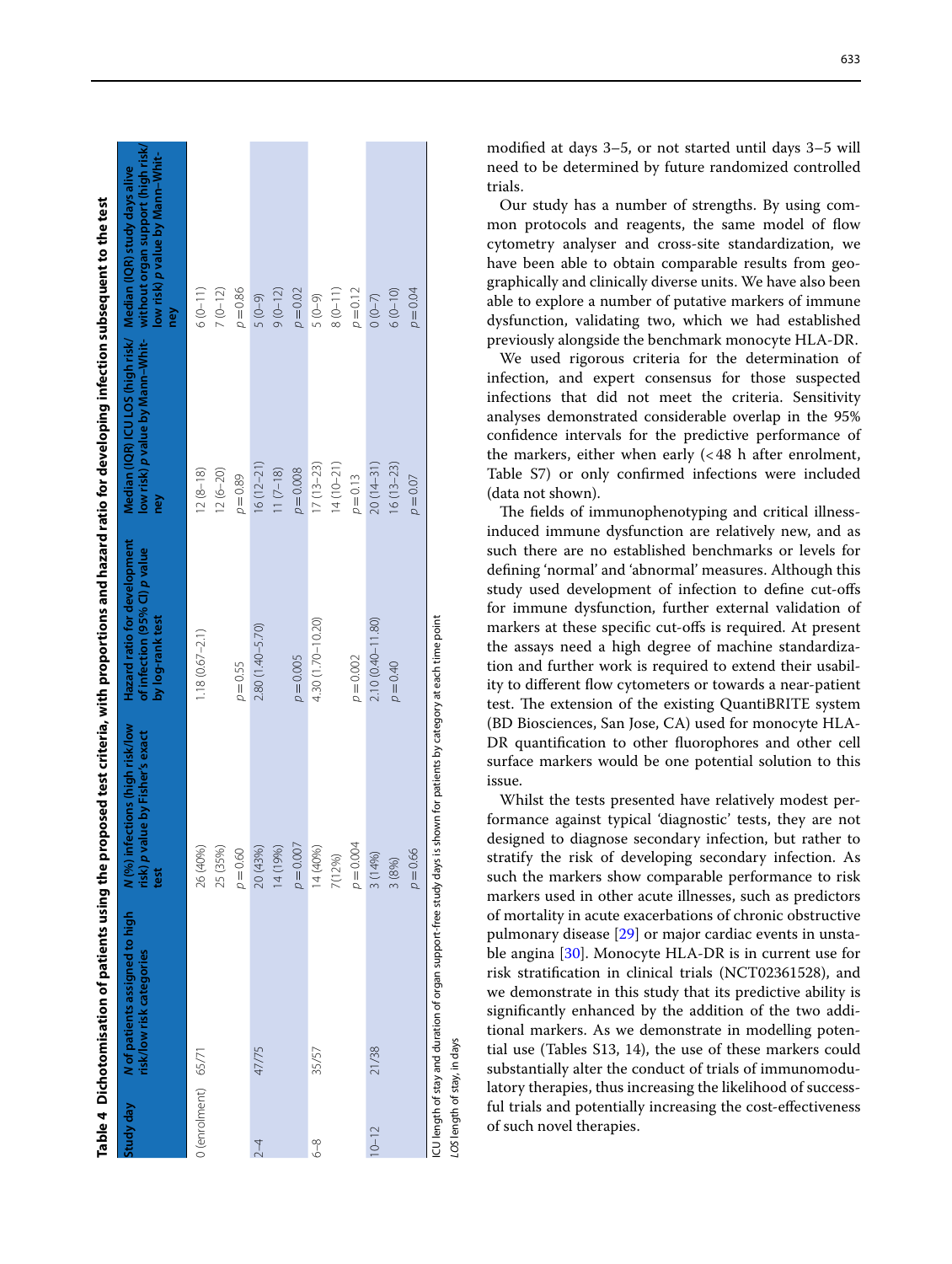In conclusion, our study confrms our previous fndings of the ability of neutrophil CD88, monocyte HLA-DR and the percentage of  $T_{\text{regs}}$  to predict secondary infection in patients requiring intensive care and organ support, and provides novel data on the time course of dysfunction and clinical relevance of the optimum timing of sampling in predicting risk of infection. The combination of markers allows for a more nuanced assessment of infection risk, with important implications for developing stratifed medicine tools to support future immunomodulatory therapies amongst this group of patients.

#### **Electronic supplementary material**

The online version of this article ([https://doi.org/10.1007/s00134-018-5247-0\)](https://doi.org/10.1007/s00134-018-5247-0) contains supplementary material, which is available to authorized users.

#### **Author details**

<sup>1</sup> University Division of Anaesthesia, Department of Medicine, Addenbrooke's Hospital, University of Cambridge, Box 93, Hills Road, Cambridge CB2 0QQ, England, UK.<sup>2</sup> MRC Centre for Inflammation Research, University of Edinburgh, 47 Little France Crescent, Edinburgh, Scotland, UK.<sup>3</sup> Edinburgh Critical Care Research Group, University of Edinburgh School of Clinical Sciences, Edinburgh, Scotland, UK. 4 Intensive Care Unit, Guy's and St Thomas' Hospital NHS Foundation Trust, London, England, UK.<sup>5</sup> Edinburgh Clinical Trials Unit, Usher Institute of Population Health Sciences and Informatics, University of Edinburgh, Edinburgh, Scotland, UK. 6 Intensive Care Unit, Western General Hospital, Crewe Road South, Edinburgh, Scotland, UK. 7 BD Biosciences, San Jose, CA, USA. <sup>8</sup> IncellDx, Menlo Park, CA, USA. <sup>9</sup> Applied Cytometry, Sheffield, England, UK. <sup>10</sup> Vascular Immunology Research Laboratory, Rayne Institute (King's College London), St Thomas' Hospital, London, England, UK.<sup>11</sup> Integrated Critical Care Unit, Sunderland Royal Hospital, Sunderland, England, UK. <sup>2</sup> Flow Cytometry Core Facility Laboratory, Faculty of Medical Sciences, Centre for Life, Newcastle University, Newcastle, England, UK. 13 Institute of Cellular Medicine, Newcastle University, Newcastle upon Tyne, England, UK.

#### **Author contributions**

Study design and protocol authorship: ACM, DD, MSH, CW, JR, JA, NW, KJ, JK, AW, KAB, SL, TM, ID, AGR, AJS, TSW. Obtaining funding: ACM, AB, NW, JK, KAB, AR, AJS, TSW. Recruiting patients: MSH, JA, AW, SL, TM, TSW. Conducting assays: DD, JR, TB, SL, TM, GH, AGR. Data analysis: ACM, DD, JS, CW, JR, NW, KJ, AW, KAB, SL, TM, GH, ID, AGR, TSW. Manuscript drafting: ACM, MSH, TB, AGR, TSW. Manuscript revision and approval: ACM, DD, MSH, JS, CW, JA, AB, NW, KJ, JK, AW, TB, SL, TM, AR, ID, AGR, AJS, TSW.

#### **Funding**

The study was funded by Innovate UK (Sepsis 2: 101193), BD Biosciences and the National Institute for Academic Anaesthesia. Dr Conway Morris is supported by a Clinical Research Career Development Fellowship from the Wellcome Trust (WT 2055214/Z/16/Z). Dr Shankar-Hari is supported by the National Institute for Health Research Clinician Scientist Award (CS-2016-16-011). The views expressed in this publication are those of the author(s) and not necessarily those of the NHS, the National Institute for Health Research or the Department of Health.

#### **Compliance with ethical standards**

#### **Conflicts of interest**

NW, KJ, JK and AW were all employees of BD biosciences whilst this work was being undertaken, and NW and KJ remain employees to date. All four authors hold stock in BD Biosciences. All other authors declare they have no confict of interest.

#### **Open Access**

This article is distributed under the terms of the Creative Commons Attribution 4.0 International License [\(http://creativecommons.org/licenses/by/4.0/\)](http://creativecommons.org/licenses/by/4.0/), which permits unrestricted use, distribution, and reproduction in any medium, provided you give appropriate credit to the original author(s) and the source, provide a link to the Creative Commons license, and indicate if changes were made.

#### Received: 11 January 2018 Accepted: 16 April 2018 Published online: 7 June 2018

#### **References**

- <span id="page-7-0"></span>1. Gouel-Chéron A, Allaouchiche B, Floccard B, Rimmelé T, Monneret G (2015) Early daily mHLA-DR monitoring predicts forthcoming sepsis in severe trauma patients. Intensive Care Med 41:2229–2230
- <span id="page-7-1"></span>2. Allen ML, Peters MJ, Goldman A et al (2002) Early postoperative monocyte deactivation predicts systemic infammation and prolonged stay in pediatric cardiac intensive care. Crit Care Med 30:1140–1145
- <span id="page-7-2"></span>3. Conway Morris A, Anderson N, Brittan M et al (2013) Combined dysfunctions of immune cells predict nosocomial infection in critically ill patients. Brit J Anaes 11:778–787
- <span id="page-7-3"></span>4. Marshall JC (2010) Critical illness is an iatrogenic disorder. Crit Care Med 38:S582–S589
- <span id="page-7-4"></span>5. Lee WL, Downey GP (2001) Leukocyte elastase: physiological functions and role in acute lung injury. Am J Respir Crit Care Med 164:896–904
- <span id="page-7-5"></span>6. Pène F, Pickkers P, Hotchkiss RS (2016) Is this critically ill patient immuno‑ compromised? Intensive Care Med 42:1051–1054
- <span id="page-7-6"></span>7. Vanzant EL, Lopez CM, Ozrazgat-Baslanti T et al (2014) Persistent inflammation, immunosuppression, and catabolism syndrome after severe blunt trauma. J Trauma Acute Care Surg 76:21–30
- <span id="page-7-7"></span>8. Vincent J-L, Rello J, Marshall J et al (2009) International study of the prevalence and outcomes of infection in intensive care units. JAMA 302:2323–2329
- <span id="page-7-8"></span>9. Kett DH, Cano E, Quartin AA et al (2011) Implementation of guidelines for management of possible multidrug-resistant pneumonia in intensive care: an observational, multicentre cohort study. Lancet Infect Dis 11:181–189
- <span id="page-7-9"></span>10. Morris AC, Brittan M, Wilkinson TS et al (2011) C5a-mediated neutrophil dysfunction is RhoA-dependent and predicts infection in critically ill patients. Blood 117:5178–5188
- <span id="page-7-10"></span>11. Conway Morris A, Kefala K, Wilkinson TS et al (2009) C5a mediates periph‑ eral blood neutrophil dysfunction in critically ill patients. Am J Respir Crit Care Med 180:19–28
- <span id="page-7-11"></span>12. Döcke WD, Randow F, Syrbe U et al (1997) Monocyte deactivation in septic patients: restoration by IFN-gamma treatment. Nat Med 3:678–681
- <span id="page-7-12"></span>13. Lukaszewicz A-C, Grienay M, Resche-Rigon M et al (2009) Monocytic HLA-DR expression in intensive care patients: interest for prognosis and secondary infection prediction. Crit Care Med 37:2746–2752
- <span id="page-7-13"></span>14. Venet F, Chung C-S, Kherouf H et al (2009) Increased circulating regulatory T cells (CD4<sup>+</sup>CD25<sup>+</sup>CD127<sup>-</sup>) contribute to lymphocyte anergy in septic shock patients. Intensive Care Med 35:678–686
- <span id="page-7-14"></span>15. Leentjens J, Kox M, van der Hoeven JG, Netea MG, Pickkers P (2013) immunotherapy for the adjunctive treatment of sepsis: from immunosuppression to immunostimulation. Time for a paradigm change? Am J Respir Crit Care Med 187:1287–1293
- <span id="page-7-15"></span>16. Conway Morris A, Datta D, Shankar-Hari M, et al (2018) Predicting secondary infections using cell-surface markers of immune cell dysfunction: the INFECT study. J Intensive Care Soc (in press)
- <span id="page-7-16"></span>17. Conway Morris A, Datta D, Shankar-Hari M et al (2016) Predictive value of cell-surface markers in infections in critically ill patients: protocol for an observational study (ImmuNe FailurE in Critical Therapy (INFECT) study). BMJ Open 6:e011326
- <span id="page-7-17"></span>18. Suetens C, Morales I, Savey A et al (2007) European surveillance of ICUacquired infections (HELICS-ICU): methods and main results. J Hosp Infect 65(Suppl 2):171–173
- <span id="page-7-18"></span>19. Drewry AM, Ablordeppey EA, Murray ET et al (2016) Comparison of monocyte human leukocyte antigen-DR expression and stimulated tumor necrosis factor alpha production as outcome predictors in severe sepsis: a prospective observational study. Crit Care 20:334
- <span id="page-7-19"></span>20. Seddiki N, Santner-Nanan B, Martinson J et al (2006) Expression of interleukin (IL)-2 and IL-7 receptors discriminates between human regulatory and activated T cells. J Exp Med 203:1693–1700